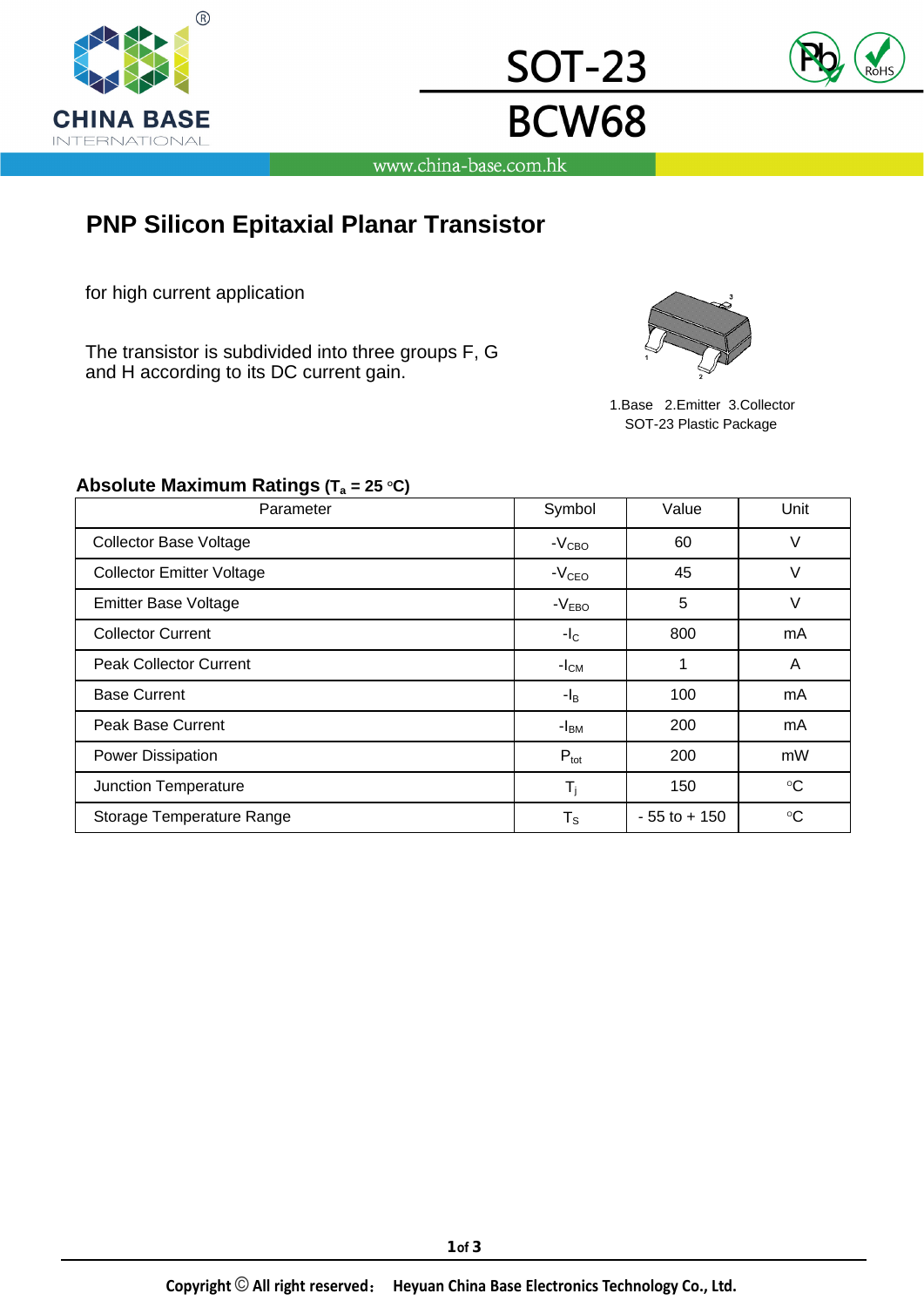



# **BCW68** www.china-base.com.hk

**SOT-23** 

#### Characteristics at T<sub>a</sub> = 25 °C

|                                                               |   | Symbol               | Min.       | Typ. | Max.           | Unit       |
|---------------------------------------------------------------|---|----------------------|------------|------|----------------|------------|
| <b>DC Current Gain</b>                                        |   |                      |            |      |                |            |
| at - $V_{CE}$ = 10 V, - $I_C$ = 100 µA                        | F | $h_{FE}$             | 35         |      |                |            |
|                                                               | G | $h_{FE}$             | 50         |      |                |            |
|                                                               | H | $h_{FE}$             | 80         |      |                |            |
| F<br>at $-V_{CE} = 1$ V, $-I_C = 10$ mA                       |   | $h_{FE}$             | 75         |      |                |            |
| G                                                             |   | $h_{FE}$             | 120        |      |                |            |
| н<br>at $-V_{CF} = 1 V$ , $-I_C = 100 mA$<br>F                |   | $h_{FE}$             | 180<br>100 |      | 250            |            |
| G                                                             |   | $h_{FE}$<br>$h_{FE}$ | 160        |      | 400            |            |
| H                                                             |   | $h_{FE}$             | 250        |      | 630            |            |
| F<br>at $-V_{CE} = 2 V$ , $-I_C = 500$ mA                     |   | $h_{FE}$             | 35         |      |                |            |
| G                                                             |   | $h_{FE}$             | 60         |      |                |            |
| H                                                             |   | $h_{FE}$             | 100        |      | L.             |            |
| <b>Collector Cutoff Current</b>                               |   |                      |            |      | 20             |            |
| at - $V_{CB} = 45$ V                                          |   | $-I_{CBO}$           |            |      |                | nA         |
| <b>Emitter Cutoff Current</b>                                 |   |                      | ٠          |      |                |            |
| at $-V_{EB} = 4 V$                                            |   | $-I_{EBO}$           |            |      | 20             | nA         |
| Collector Base Breakdown Voltage                              |   | $-V_{\rm (BR) CBO}$  | 60         |      |                | V          |
| at $-I_C = 10 \mu A$                                          |   |                      |            |      |                |            |
| Collector Emitter Breakdown Voltage                           |   | $-V_{\rm (BR)CEO}$   | 45         |      |                | $\vee$     |
| at $-IC = 10$ mA                                              |   |                      |            |      |                |            |
| Emitter Base Breakdown Voltage                                |   | $-V_{(BR)EBO}$       | 5          |      |                | $\vee$     |
| at $-I_E = 10 \mu A$                                          |   |                      |            |      |                |            |
| <b>Collector Emitter Saturation Voltage</b>                   |   | $-V_{CE(sat)}$       |            |      | 0.3            | V          |
| at $-I_c = 100$ mA, $-I_B = 10$ mA                            |   |                      |            |      |                |            |
| <b>Collector Emitter Saturation Voltage</b>                   |   | $-V_{CE(sat)}$       |            |      | 0.7            | $\vee$     |
| at $-I_c = 500$ mA, $-I_B = 50$ mA                            |   |                      |            |      |                |            |
| <b>Base Emitter Saturation Voltage</b>                        |   | $-V_{BE(sat)}$       |            |      | 1.25           | $\vee$     |
| at $-I_c = 100$ mA, $-I_B = 10$ mA                            |   |                      |            |      |                |            |
| <b>Base Emitter Saturation Voltage</b>                        |   | $-V_{BE(sat)}$       |            |      | $\overline{2}$ | $\vee$     |
| at $-I_c = 500$ mA, $-I_B = 50$ mA                            |   |                      |            |      |                |            |
| <b>Transition Frequency</b>                                   |   | $f_T$                | ٠          | 200  | ÷,             | <b>MHz</b> |
| at $-V_{CE} = 5 V$ , $-I_C = 50 mA$ , f = 100 MHz             |   |                      |            |      |                |            |
| Collector Base Capacitance<br>at $-V_{CB} = 10 V$ , f = 1 MHz |   | $C_{ob}$             |            | 6    |                | pF         |
| <b>Emitter Base Capacitance</b>                               |   |                      |            |      |                |            |
| at $-V_{BE} = 0.5 V$ , f = 1 MHz                              |   | $C_{eb}$             |            | 60   |                | pF         |